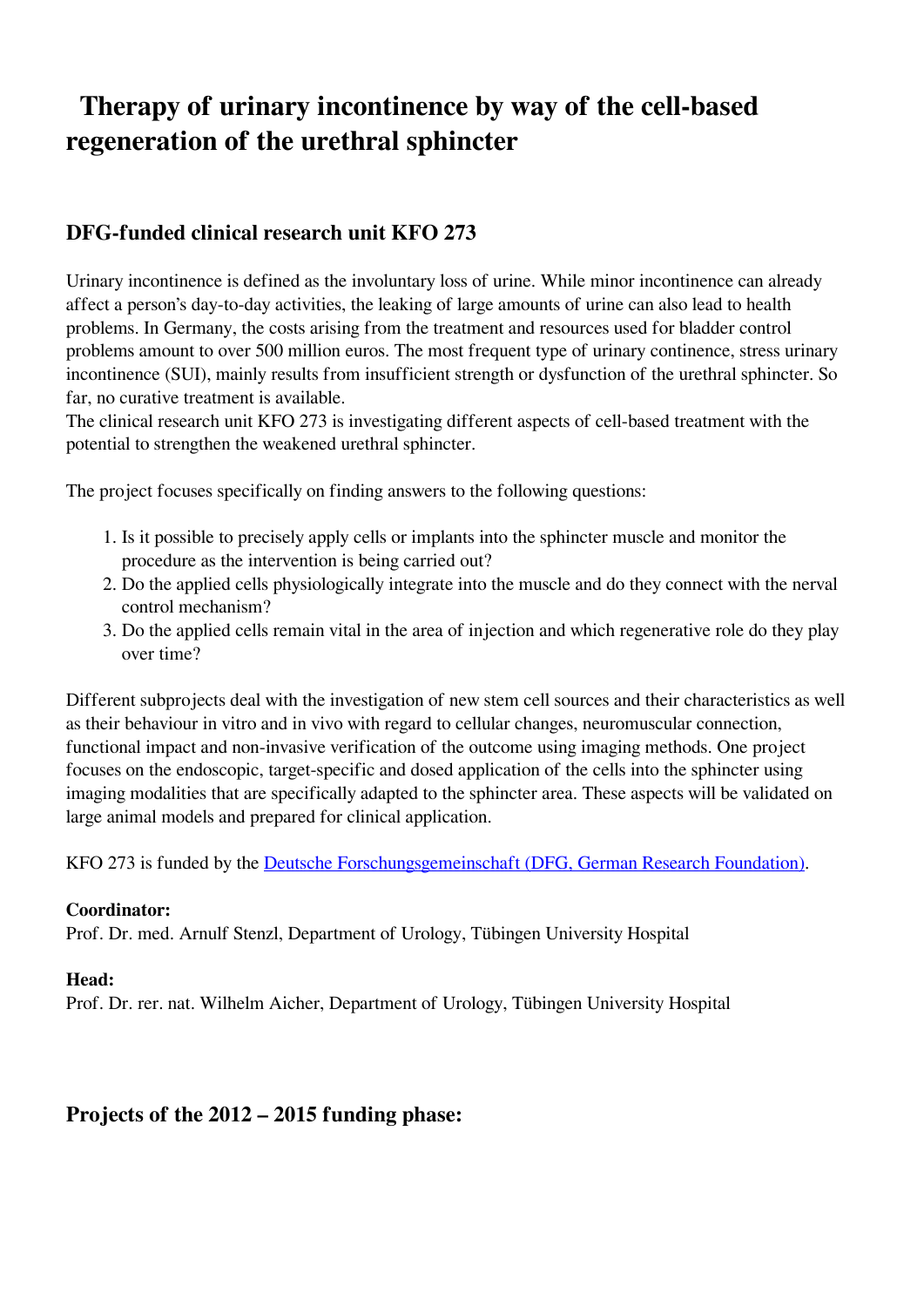

#### **Subproject 1:**

Differentiation of mesenchymal stromal cells and defined subpopulations into muscle cells by way of biochemical and biochemical stimulation

#### **Subproject 3:**

Comparative investigation of the regeneration capacity of damaged or degenerated sphincter muscles in animal models and human mesenchymal stem cells of the bone marrow, fat and placenta

#### **Subproject 4:**

Molecular strategies involving the transcription factor p53 to support the functional reinnervation of dysfunctional urethral sphincters

#### **Subproject 5:**

Assessment of regeneration state using signal processing and modelling for the objective determination of the occlusive force of the urethral sphincter

#### **Subproject:**

Target-specific application of cellular therapy

#### **Cross-sectional project 1:**

In vivo imaging of injected differentiated cells and stem cells in a pig sphincter and establishment of an in vivo small animal model to determine cell mobility and retention time

#### **Cross-sectional project 2:**

Functional analysis of myocytes differentiated in vitro

#### **Service project** – (financed with own resources)

Investigations relating to the optimal injection of regeneration-competent mesenchymal stem cells and the role of local inflammation in the cell-based treatment of sphincter defects